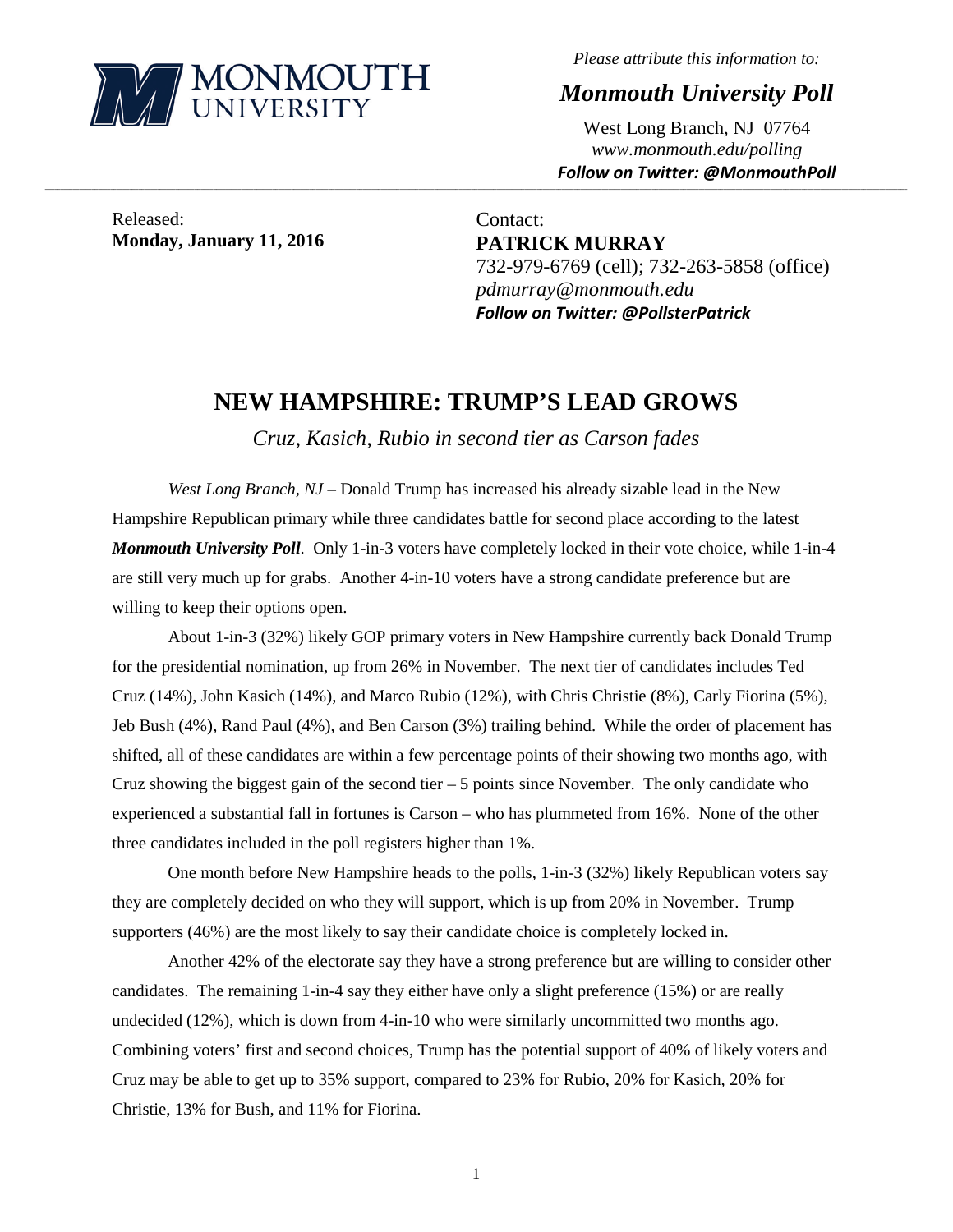"As Granite State voters start to firm up their decision, it's looking more and more unlikely that Trump will be toppled from his perch. The real fight is for second place," said Patrick Murray, director of the independent Monmouth University Polling Institute in West Long Branch, NJ.

New Hampshire's first-in-the-nation primary is known as the ultimate arena for retail politics. Indeed, 4-in-10 (41%) likely Republican voters report having seen at least one of the presidential candidates in person. That's up from 15% in July. Fiorina (14%), Christie (14%), Trump (13%), Bush (11%), Kasich (11%), and Rubio (10%) have been the biggest draws. Less than 1-in-10 voters have attended a Cruz (7%), Paul (5%), or Carson (5%) event. Interestingly, a number of Republican primary voters also say they have seen Democrats Hillary Clinton (5%) and Bernie Sanders (3%) in the flesh.

Overall, New Hampshire voters hold a generally favorable opinion of the Republican field and the majority would be able to live with a variety of candidates becoming the GOP nominee. This includes Trump (26% would feel enthusiastic and 30% satisfied), Cruz (20% enthusiastic and 44% satisfied), Rubio (13% enthusiastic and 51% satisfied), or Christie (9% enthusiastic and 47% satisfied).

Most candidates have seen only minor shifts in fundamental voter opinion of them over the past two months. Ted Cruz's ratings have gone up to 57% favorable (from 46% in November) and 24% negative (from 32%). Views of Donald Trump (52% favorable to 40% unfavorable) have ticked up slightly, while views of Marco Rubio (56% favorable to 28% unfavorable) have dipped slightly.

Views of Chris Christie (50% favorable to 36% unfavorable) have gone down a bit but he still holds onto the net positive margin he achieved in November after turning around prior negative ratings. Voter opinion of John Kasich (43% favorable to 32% unfavorable) has remained stable over the past two months. Jeb Bush (39% favorable to 47% unfavorable) continues to hold the only net negative rating among the race's top contenders. The candidate who has suffered the most significant downturn in voter opinion, though, is Ben Carson (46% favorable to 34% unfavorable), whose favorable number has dropped by 27 percentage points since September.

The *Monmouth University Poll* also found that the top issue for Granite State Republicans in making their vote decision is national security and terrorism (35% first choice / 20% second choice), followed by the economy and jobs (20% first choice / 21% second choice). The next tier of issue concerns includes taxes and government spending (13% first choice / 14% second choice) and immigration (8% first choice / 10% second choice). Gun ownership (4% / 9%), health care (4% / 6%), social issues (3% / 6%), education (2% / 3%), and drug addiction (1% / 1%) rank much farther down the list.

The *Monmouth University Poll* was conducted by telephone from January 7 to 10, 2016 with 414 New Hampshire voters likely to vote in the Republican presidential primary. This sample has a margin of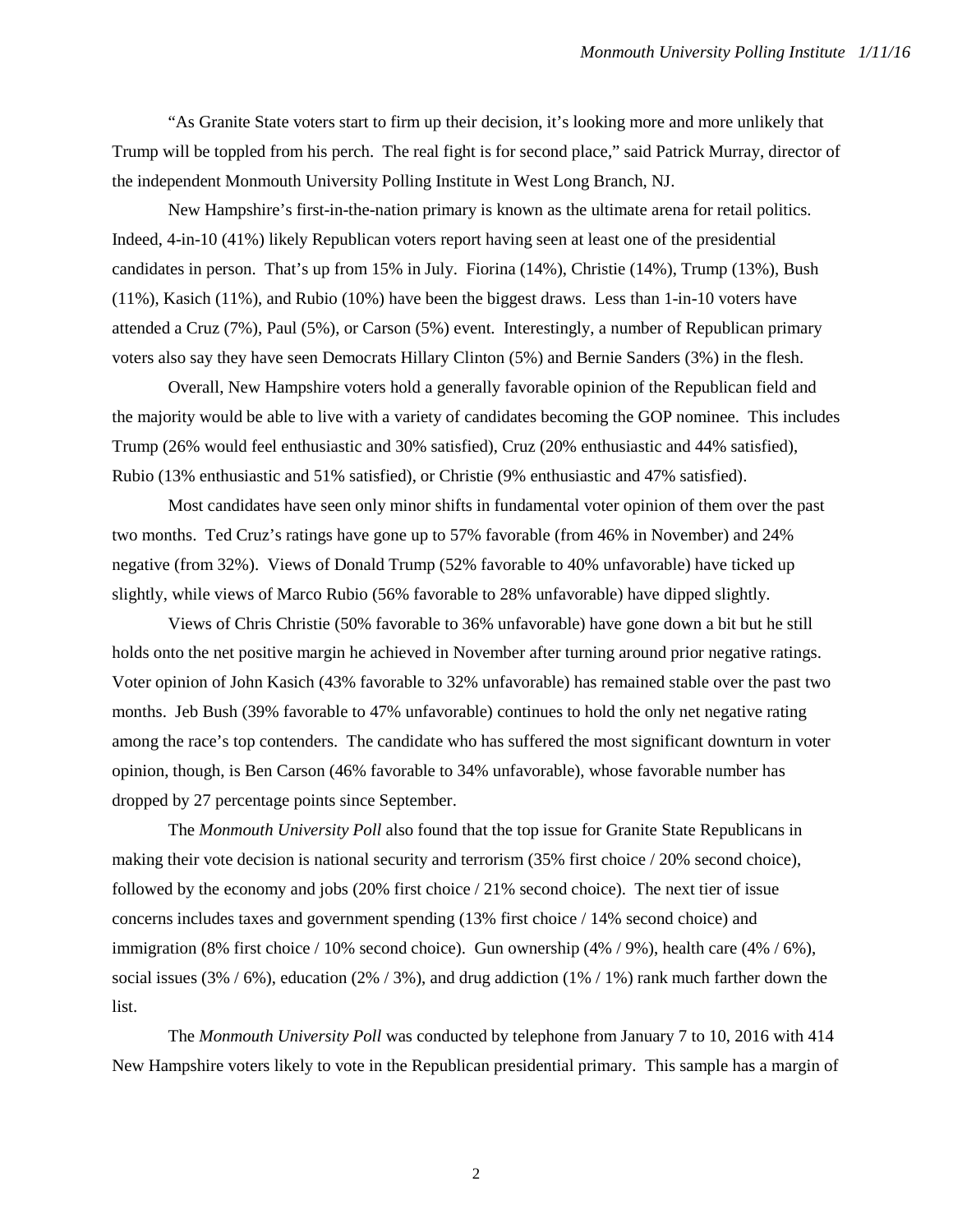error of  $\pm$ 4.8 percent. The poll was conducted by the Monmouth University Polling Institute in West

Long Branch, NJ.

## **DATA TABLES**

*The questions referred to in this release are as follows:* (\* Some columns may not add to 100% due to rounding.)

1. Who would you support if the presidential primary was being held today and the candidates for the Republican nomination were – [*NAMES WERE ROTATED*]

|                       | January | November | September | July    |
|-----------------------|---------|----------|-----------|---------|
|                       | 2016    | 2015     | 2015      | 2015    |
| Donald Trump          | 32%     | 26%      | 28%       | 24%     |
| <b>Ted Cruz</b>       | 14%     | 9%       | 8%        | 3%      |
| John Kasich           | 14%     | 11%      | 11%       | 7%      |
| Marco Rubio           | 12%     | 13%      | 4%        | 6%      |
| <b>Chris Christie</b> | 8%      | 5%       | 2%        | 4%      |
| Carly Fiorina         | 5%      | 5%       | 7%        | 3%      |
| Jeb Bush              | 4%      | 7%       | 7%        | 12%     |
| <b>Rand Paul</b>      | 4%      | 3%       | 4%        | 5%      |
| Ben Carson            | 3%      | 16%      | 17%       | 5%      |
| Mike Huckabee         | 1%      | 1%       | 1%        | 2%      |
| Jim Gilmore           | 0%      | $< 1\%$  | $0\%$     | $< 1\%$ |
| <b>Rick Santorum</b>  | 0%      | $< 1\%$  | 1%        | $1\%$   |
| (VOL) Other           | 0%      | 0%       | 3%        | 8%      |
| Lindsey Graham        | n/a     | 1%       | 1%        | 1%      |
| Bobby Jindal          | n/a     | 0%       | 1%        | 2%      |
| George Pataki         | n/a     | 1%       | 1%        | 2%      |
| (VOL) Undecided       | 3%      | 4%       | 7%        | 14%     |
| (n)                   | (414)   | (410)    | (415)     | (467)   |

## 2. And who would be your second choice?

|                       | January | November | September | July |
|-----------------------|---------|----------|-----------|------|
|                       | 2016    | 2015     | 2015      | 2015 |
| Donald Trump          | 8%      | 9%       | 9%        | 8%   |
| <b>Ted Cruz</b>       | 21%     | 9%       | 8%        | 5%   |
| John Kasich           | 6%      | 7%       | 7%        | 5%   |
| Marco Rubio           | 11%     | 14%      | 6%        | 8%   |
| <b>Chris Christie</b> | 12%     | 8%       | 5%        | 8%   |
| Carly Fiorina         | 6%      | 9%       | 10%       | 4%   |
| Jeb Bush              | 9%      | 10%      | 7%        | 10%  |
| Rand Paul             | 3%      | 2%       | 2%        | 4%   |
| Ben Carson            | 5%      | 15%      | 16%       | 2%   |
| Mike Huckabee         | 1%      | 2%       | 2%        | 3%   |
| Jim Gilmore           | <1%     | $0\%$    | $< 1\%$   | 0%   |
| <b>Rick Santorum</b>  | 1%      | 0%       | 1%        | 2%   |
| (VOL) Other           | 0%      | $0\%$    | 6%        | 12%  |
| Lindsey Graham        | n/a     | 2%       | 1%        | 1%   |
| Bobby Jindal          | n/a     | 0%       | 1%        | 1%   |
| George Pataki         | n/a     | $1\%$    | 0%        | 2%   |
| (VOL) No one          | 10%     | 7%       | 9%        | 8%   |
| (VOL) Undecided       | 7%      | 7%       | 11%       | 18%  |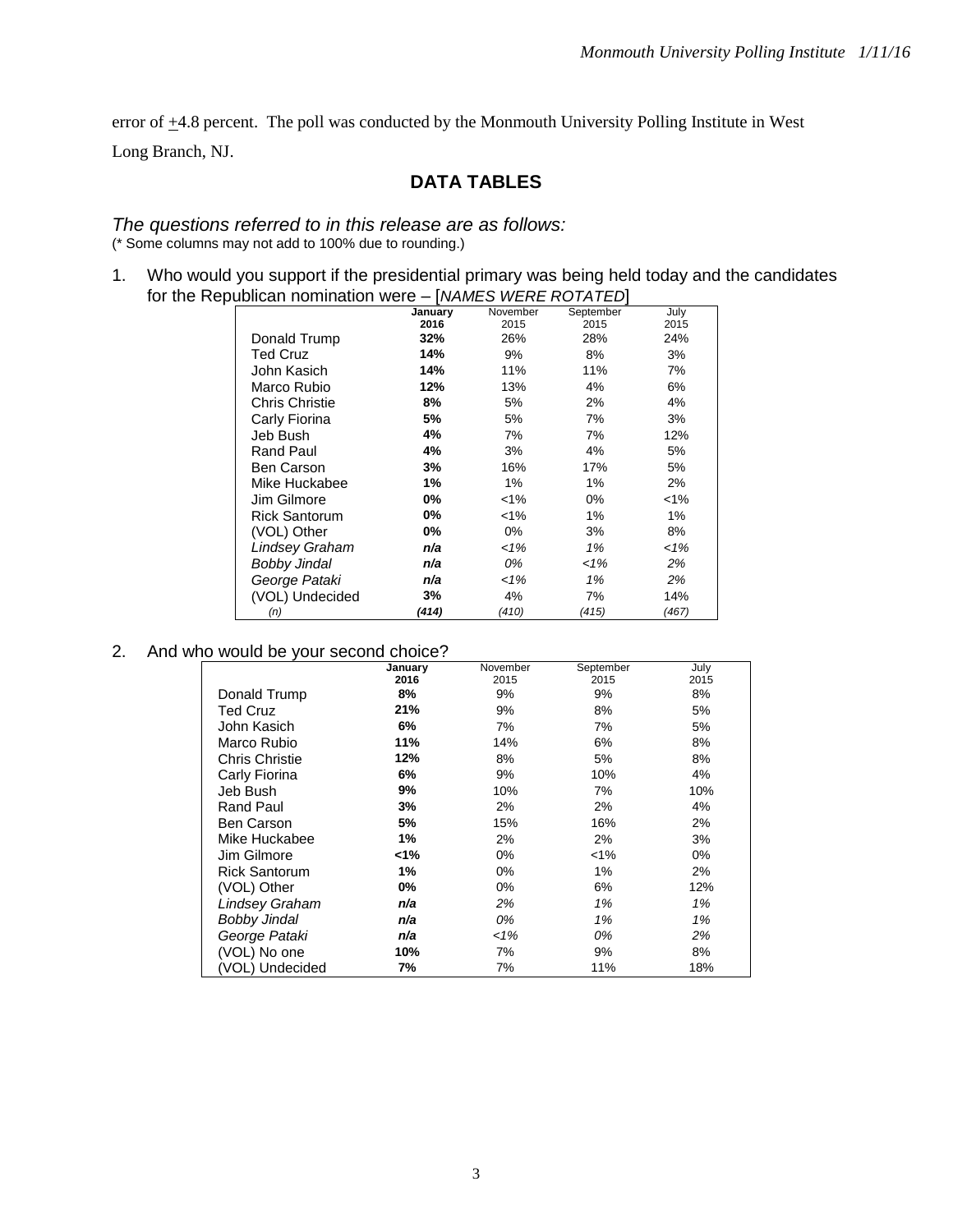3. Which of the following best describes where your decision stands at this moment: I am completely decided on which candidate I will support, I have a strong preference right now but I am willing to consider other candidates, I have a slight preference among a group of candidates I like, or I am really undecided among a number of candidates?

|                    | January | November |
|--------------------|---------|----------|
|                    | 2016    | 2015     |
| Completely decided | 32%     | 20%      |
| Strong preference  | 42%     | 39%      |
| Slight preference  | 15%     | 22%      |
| <b>Undecided</b>   | 12%     | 19%      |

4. I'm going to read you a few names of candidates for president. Please tell me if your general impression of each is favorable or unfavorable, or if you don't really have an opinion. [*NAMES WERE ROTATED*]

| -                     | Favorable | Unfavorable | No opinion |
|-----------------------|-----------|-------------|------------|
| Jeb Bush              | 39%       | 47%         | 14%        |
| --November 2015       | 44        | 42          | 14         |
| --September 2015      | 39        | 45          | 16         |
| -- July 2015          | 47        | 37          | 16         |
| <b>Ben Carson</b>     | 46%       | 34%         | 20%        |
| --November 2015       | 64        | 19          | 16         |
| --September 2015      | 73        | 10          | 16         |
| -- July 2015          | 45        | 15          | 40         |
| <b>Chris Christie</b> | 50%       | 36%         | 14%        |
| --November 2015       | 54        | 32          | 14         |
| --September 2015      | 38        | 46          | 16         |
| -- July 2015          | 42        | 40          | 19         |
| <b>Ted Cruz</b>       | 57%       | 24%         | 18%        |
| --November 2015       | 46        | 32          | 21         |
| --September 2015      | 50        | 28          | 22         |
| -- July 2015          | 44        | 32          | 24         |
| John Kasich           | 43%       | 32%         | 25%        |
| --November 2015       | 45        | 31          | 23         |
| --September 2015      | 54        | 19          | 27         |
| -- July 2015          | 45        | 15          | 40         |
| Marco Rubio           | 56%       | 28%         | 16%        |
| --November 2015       | 62        | 19          | 18         |
| --September 2015      | 50        | 26          | 25         |
| -- July 2015          | 53        | 22          | 25         |
| Donald Trump          | 52%       | 40%         | 8%         |
| --November 2015       | 49        | 43          | 8          |
| --September 2015      | 54        | 36          | 9          |
| -- July 2015          | 47        | 44          | 9          |

[*QUESTIONS 5 THROUGH 8 WERE ROTATED*]

5. How would you feel if Donald Trump became the Republican nominee – enthusiastic, satisfied, dissatisfied, or upset?

|                  | January |
|------------------|---------|
|                  | 2016    |
| Enthusiastic     | 26%     |
| Satisfied        | 30%     |
| Dissatisfied     | 17%     |
| Upset            | 25%     |
| (VOL) Don't know | 2%      |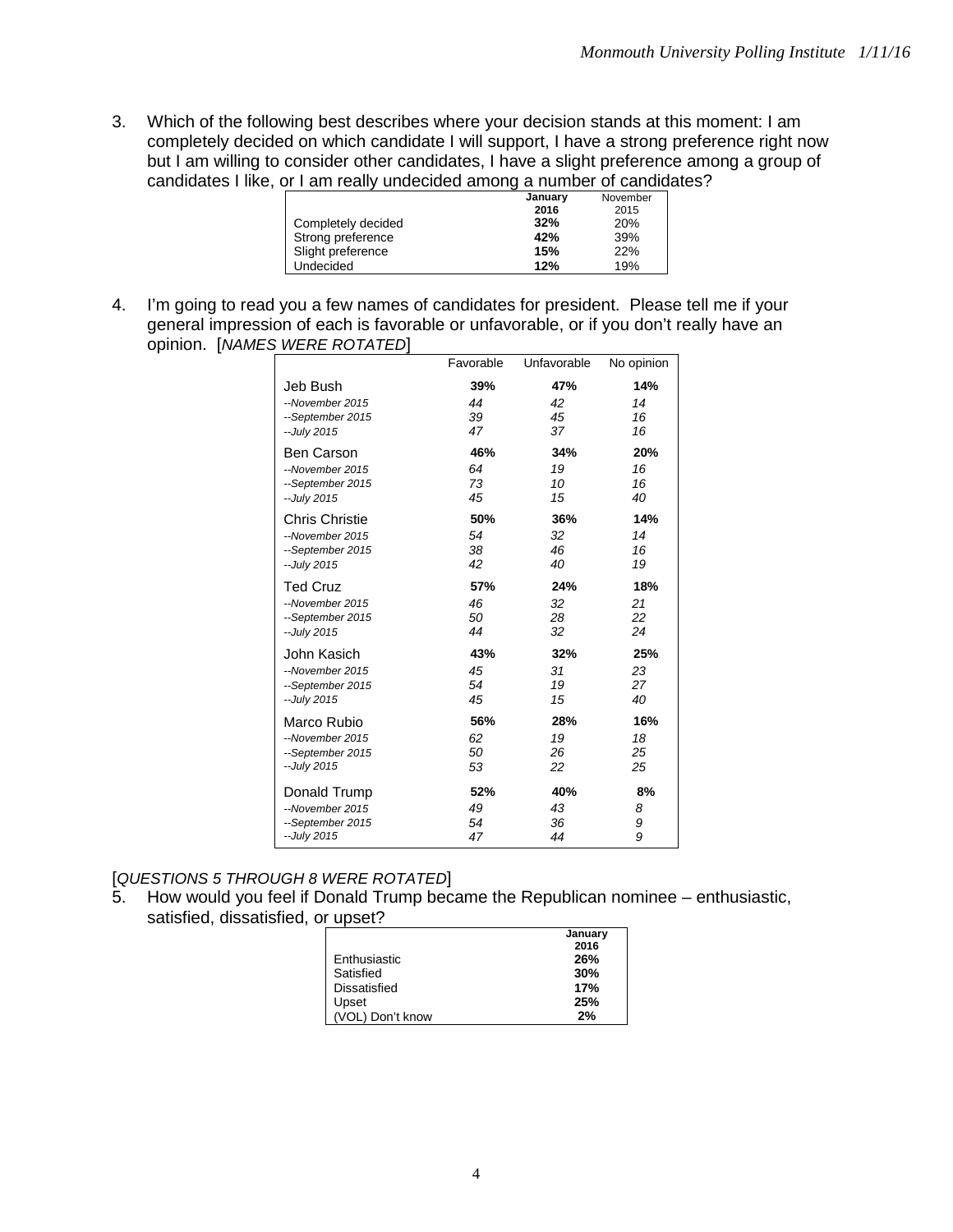6. How would you feel if Ted Cruz became the Republican nominee – enthusiastic, satisfied, dissatisfied, or upset?

|                  | January |
|------------------|---------|
|                  | 2016    |
| Enthusiastic     | 20%     |
| Satisfied        | 44%     |
| Dissatisfied     | 19%     |
| Upset            | 12%     |
| (VOL) Don't know | .5%     |

7. How would you feel if Marco Rubio became the Republican nominee – enthusiastic, satisfied, dissatisfied, or upset?

|                  | January |
|------------------|---------|
|                  | 2016    |
| Enthusiastic     | 13%     |
| Satisfied        | 51%     |
| Dissatisfied     | 24%     |
| Upset            | 9%      |
| (VOL) Don't know | 3%      |
|                  |         |

8. How would you feel if Chris Christie became the Republican nominee – enthusiastic, satisfied, dissatisfied, or upset?

|                     | January |
|---------------------|---------|
|                     | 2016    |
| Enthusiastic        | 9%      |
| Satisfied           | 47%     |
| <b>Dissatisfied</b> | 27%     |
| Upset               | 15%     |
| (VOL) Don't know    | 2%      |

- 9. Which of the following issues is the most important to you in deciding who to support for president? [*ITEMS WERE ROTATED*]
- 10. And which is the second most important?

|                                                      | <b>FIRST</b>  | <b>SECOND</b> | Combined |
|------------------------------------------------------|---------------|---------------|----------|
|                                                      | <b>CHOICE</b> | <b>CHOICE</b> | 1&2      |
| Immigration                                          | 8%            | 10%           | 18%      |
| The economy and jobs                                 | 20%           | 21%           | 41%      |
| National security and terrorism                      | 35%           | 20%           | 55%      |
| Social issues like abortion and<br>same-sex marriage | 3%            | 6%            | 9%       |
| Taxes and government spending                        | 13%           | 14%           | 27%      |
| Education                                            | 2%            | 3%            | 5%       |
| Gun ownership                                        | 4%            | 9%            | 13%      |
| Health care                                          | 4%            | 6%            | 10%      |
| Drug addiction                                       | 1%            | 1%            | 2%       |
| (VOL) All equally important                          | 8%            | 1%            | 9%       |
| (VOL) Other                                          | 2%            | $0\%$         | 2%       |
| (VOL) Don't know                                     | 0%            | 10%           | 10%      |

11. Have you had the opportunity to meet or see any of the Republican or Democratic candidates for president in person this year, or not?

|     | January | July |
|-----|---------|------|
|     | 2016    | 2015 |
| Yes | 41%     | 15%  |
| No  | 59%     | 85%  |